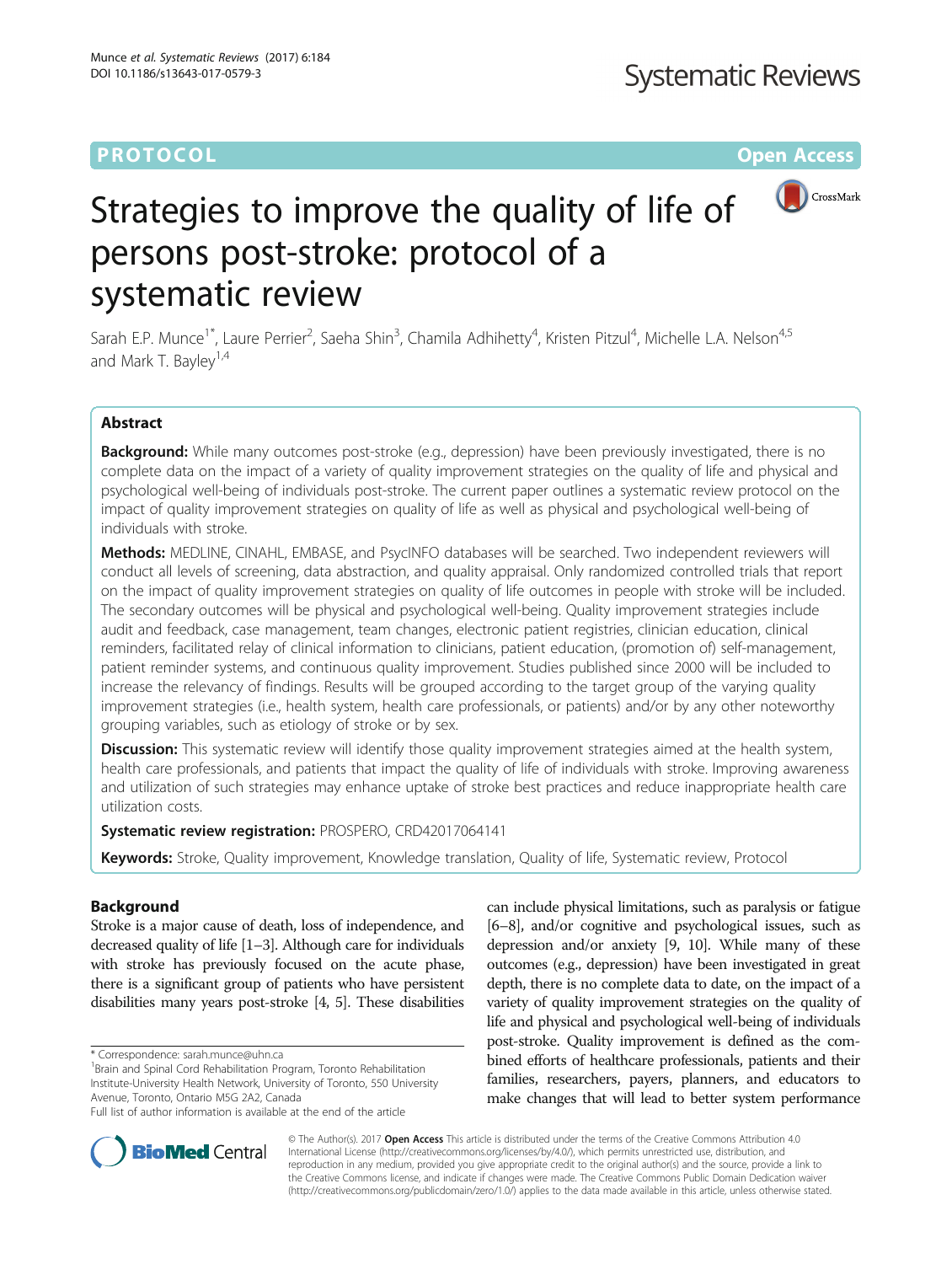(care), professional development (learning), and patient outcomes (health) [\[11\]](#page-3-0). This paper outlines the protocol for a systematic review on the impact of quality improvement strategies on the quality of life and physical and psychological well-being of individuals with stroke.

# Methods/design

This protocol is informed by the guidelines from the Cochrane Collaboration [\[12\]](#page-3-0), and the final report will conform to the Preferred Reporting Items for Systematic Reviews and Meta-Analyses (PRISMA) [[13\]](#page-3-0). The current protocol conforms to the PRISMA-Protocols (PRISMA-P) checklist and has been included as an Additional file [1](#page-2-0). This protocol was registered with the PROSPERO database (CRD42017064141).

# Eligibility criteria

Our systematic review will include randomized controlled trials only, including cluster randomized controlled trials. English language trials published in the last 17 years (i.e., since 2000) will be included. This time frame was selected to ensure the relevancy of the findings in the current healthcare context as well as feasibility. Trials will be eligible if they examine a predefined list of quality improvement strategies for adults  $(≥ 18$  years of age) poststroke. Quality improvement strategies will include those targeted at health systems (e.g., team changes), health care professionals (e.g., professional reminders), or patients (e.g., reminders). The particular strategies will include audit and feedback, case management, team changes, electronic patient registries, clinician education, clinical reminders, facilitated relay of clinical information to clinicians, patient education, (promotion of) self-management, patient reminder systems, and continuous quality improvement. This list of quality improvement strategies has been previously identified through other systematic reviews and meta-analyses (i.e., Shojania et al., 2006; Tricco et al., 2012) [[14](#page-3-0), [15](#page-3-0)]. Outcomes of interest will be quality of life (primary) and physical and psychological well-being (secondary). Quality of life is operationalized as an individual's perception of position in life in the context of the culture and value systems in which he or she lives and in relation to their goals, expectations, standards, and concerns [[16\]](#page-3-0). Well-being is defined as (1) a subjective or objective perception of improvement in physical health or of symptoms related to stroke or to side effects of treatment, and/or (2) a subjective or objective perception of improvement of psychological functioning [\[16](#page-3-0)]. Quality of life must be specifically identified as the primary outcome measure to be included in the analysis. Furthermore, studies must report on quality of life as measured by validated scales, classifications, and measurement systems (e.g., the Short-Form-36 (SF-36), the Individual Quality of Life Interview). These measures must have been previously

used in a stroke population. Similarly, studies will only be included if they report on well-being as measured by validated and specific standardized impairment, distress, or psychological scales (e.g., Center for Epidemiologic Studies Depression Scale (CESD) [\[17\]](#page-3-0), Hospital Anxiety and Depression Scale (HADS) [\[18\]](#page-3-0)), and if they have been previously used in a stroke population.

# Information sources and literature search

Literature search strategies will be developed using medical subject headings (MeSH) and text words related to quality improvement strategies in post-stroke management. Studies will be identified by searching MEDLINE (OVID interface, 2000 onwards), CINAHL (EBSCO interface, 2000 onwards), EMBASE (OVID, 2000 to present), and PsycINFO (OVID interface, 2000 onwards). The search strategy for MEDLINE can be found in Additional file [2](#page-2-0). In addition to the electronic databases, grey literature (i.e., unpublished and difficult to locate material) will be searched. Unpublished material will be identified by searching the Dissertations and Theses database as well as searching for relevant abstracts from conference proceedings via the Conference Papers Index (e.g., Canadian Stroke Congress conference). Finally, experts in the field of stroke and implementation science (including one of the authors, MB) will be contacted and consulted in order to ensure that all relevant data is obtained. An experienced information specialist (LP) will conduct all of the literature searches.

## Study selection process

To increase reliability of screening among reviewers, a pilot-test of a pre-defined screening form based on the eligibility criteria outlined above (i.e., the "Eligibility criteria" section) will be performed on a random 1% sample. The inclusion and exclusion criteria will be discussed and clarified to promote the consistent application of the selection criteria (e.g., reviewers are aware of what constitutes a quality improvement strategy), if necessary. Two reviewers will independently screen the titles and abstracts identified by the literature search for inclusion using the screening form (i.e., level 1 screening). The full text of the potentially relevant articles will then be acquired and screened to determine final inclusion (i.e., level 2 screening). Both reviewers must also determine that an outcome measure in the stated domains of interest have adequate psychometrics. Discussion or the involvement of a third reviewer will be available to resolve discrepancies. Studies excluded during the screening phase will be documented along with an explanation for exclusion.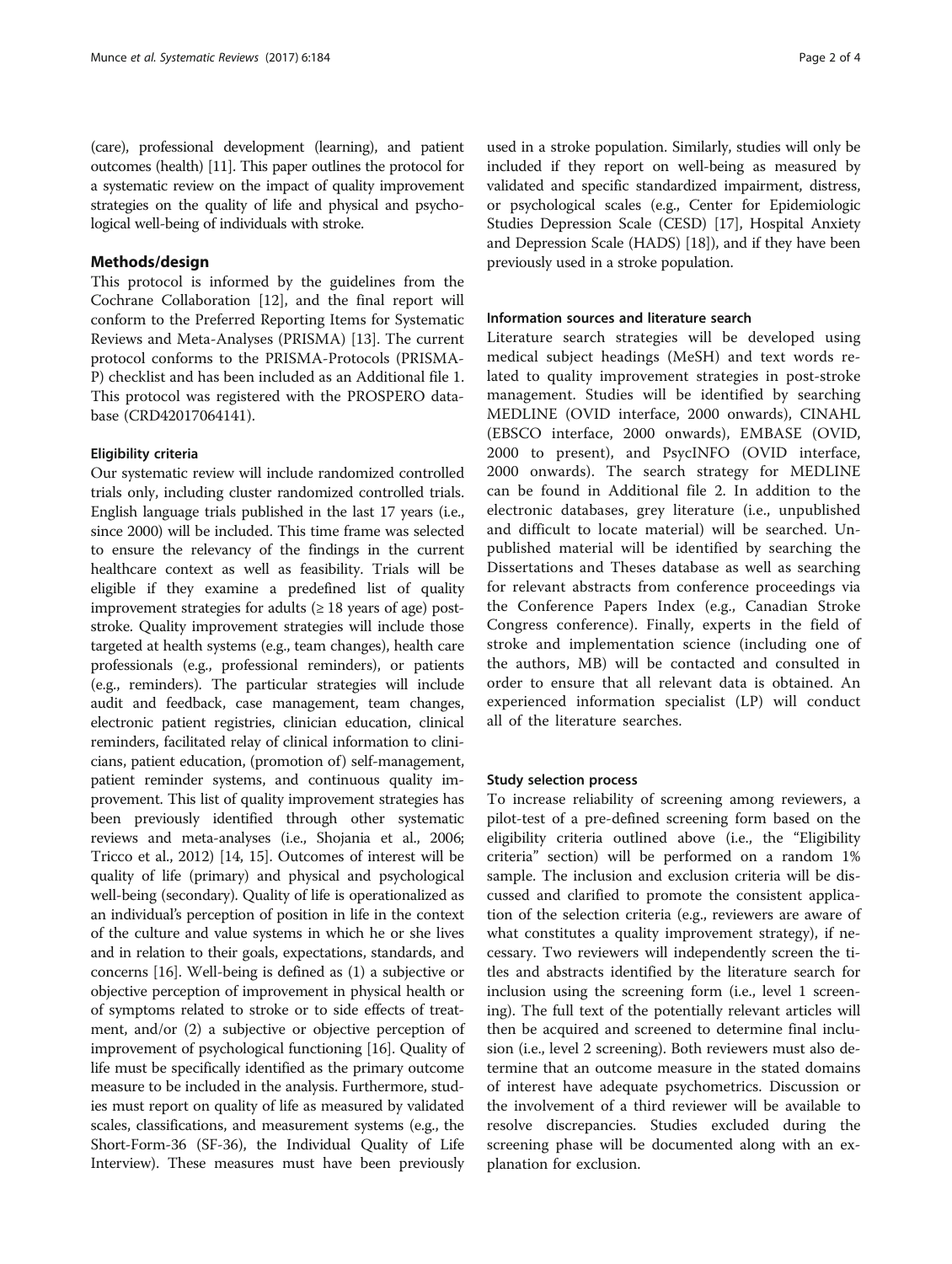# <span id="page-2-0"></span>Data items and data collection process

Data to be abstracted from the publications will include study characteristics (e.g., author names, year of publication, country of study conduct, study design, sample size), participant characteristics (e.g., etiology of stroke (i.e., ischemic or hemorrhagic), mean age and standard deviation, stroke latency, residential status, stroke severity, etc.), quality improvement characteristics (e.g., type and number of quality improvement strategies), and outcome results (e.g., specific scale/measure of quality of life, specific scale/ measure of well-being, such as depressive symptoms, social support, and physical health symptoms). We will make note of trials that included quality of life as an outcome but did not include or specify it as a primary outcome.

As in the study selection process, a data abstraction form will be pilot tested, standardized, and modified if poor agreement is observed. For example, wording on the form that may be contributing to poor agreement will be reviewed and modified. Two reviewers will independently abstract all of the data and discussion, or a third reviewer will resolve discrepancies. DistillerSR will be used to manage level 1 and 2 screening as well as data abstraction and quality appraisal.

# Methodological quality/risk of bias appraisal

A standardized quality assessment tool for randomized controlled trials, the EPOC Risk of Bias Tool [[12\]](#page-3-0), will be applied to appraise the methodological quality and risk of bias of the included studies.

## Synthesis of included studies

The results of the systematic review will be summarized descriptively. Sub-group analysis will likely be conducted by quality improvement strategy type and/or by any other noteworthy grouping variable (e.g., by etiology of stroke, sex, time points for outcomes). If low statistical (e.g.,  $I^2$  < 60%) [\[19](#page-3-0)], methodological, and clinical heterogeneity is observed, random effects meta-analysis will be performed [\[20\]](#page-3-0). The mean difference will be used for continuous outcomes (e.g., the SF-36 quality of life scale), and the relative risk will be used for dichotomous outcomes (e.g., Composite International Diagnostic Interview Short Form (CIDI-SF) [\[21\]](#page-3-0); depression (yes/no)). Since many issues suitable for sensitivity analysis are only identified during the review process, as stated by the Cochrane Handbook [[22\]](#page-3-0), we will do a thorough examination of the results to determine if this is necessary. All analyses will be conducted in Review Manager Version 5.3 (available at [http://community.cochrane.org/tools/review-production](http://community.cochrane.org/tools/review-production-tools/revman-5)[tools/revman-5\)](http://community.cochrane.org/tools/review-production-tools/revman-5).

# **Discussion**

This protocol will lead to the first systematic review of the impact of quality improvement strategies on quality

of life after stroke. At the end of the review, a robust end-of-project knowledge translation strategy will be implemented. The results of the systematic review will be presented at relevant meetings both locally/nationally (e.g., Canadian Stroke Congress conference) and internationally (e.g., European Stroke Conference) and published in an open access peer-reviewed journal so that results are accessible to the appropriate scientific and clinical audiences. The findings will also be disseminated through the newsletters (print and on-line) of interested organizations, such as the Heart and Stroke Foundation of Canada. Lastly, linkages with local clinical programs (e.g., rehabilitation programs) and/or research initiatives will be made for timely and effective application of the research findings.

This systematic review will identify those quality improvement strategies aimed at the health system, health care professionals, and patients that impact the quality of life and physical and psychological well-being of individuals with stroke. Knowledge and application of such quality improvement strategies may reduce inappropriate health care utilization costs, such as acute care inpatient readmission.

# Additional files

[Additional file 1:](dx.doi.org/10.1186/s13643-017-0579-3) PRISMA-P 2015 Checklist. (DOCX 36 kb) [Additional file 2:](dx.doi.org/10.1186/s13643-017-0579-3) Search strategy for MEDLINE. (DOC 29 kb)

#### Abbreviations

CESD: Center for Epidemiologic Studies Depression Scale; CIDI-SF: Composite International Diagnostic Interview Short Form; HADS: Hospital Anxiety and Depression Scale; PRISMA: Preferred Reporting Items for Systematic Reviews and Meta-Analyses; PRISMA-P: Preferred Reporting Items for Systematic Reviews and Meta-Analyses Protocols; SF-36: Short-Form-36

#### Acknowledgements

Not applicable.

#### Funding

Sarah Elizabeth Patricia Munce, PhD has received support from a Heart and Stroke Foundation of Canada Focus on Stroke Fellowship, the Toronto Rehabilitation Institute-University Health Network, and a Canadian Institutes of Health Research Fellowship.

#### Availability of data and materials

Not applicable.

#### Authors' contributions

SEPM conceived the review and wrote the first draft of the review protocol. SEPM and LP designed the literature search strategy. LP provided methodological expertise. SEPM, LP, SS, CA, KP, MLAN, and MTB critically reviewed the methodology and manuscript. SEPM, LP, SS, CA, KP, MLAN, and MTB read and approved the final manuscript. SEPM is the guarantor of the review. All authors read and approved the final manuscript.

#### Ethics approval and consent to participate

Not applicable.

#### Consent for publication

Not applicable.